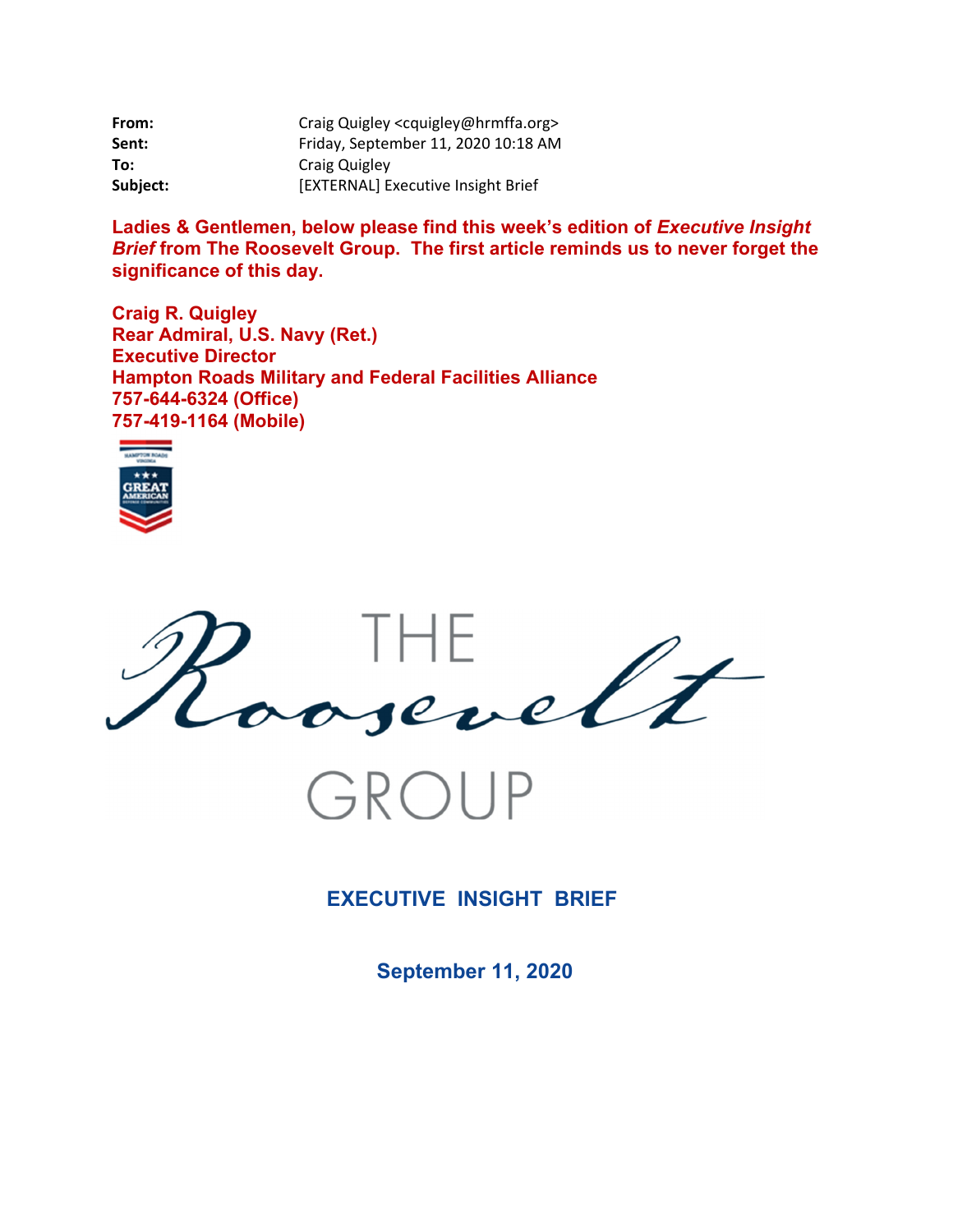

*On Sept. 11, 2001, terrorists took the lives of nearly 3,000 people on American soil.*

*The Pentagon, headquarters for the Defense Department, was attacked that day. American Airlines Flight 77 flew into the west wall of the building's first floor, setting off a chain of events that killed 125 people inside — most of whom were Army and Navy service members and employees — along with the 64 people on board the Boeing 757.* 

*There are iconic photos from that day that will remain seared in the minds of many forever. Here are some photos that show the devastation at the Pentagon.*

https://www.defense.gov/Explore/Features/Story/Article/1939053/a-911-reflection-the-pentagonin-photos/

# **Exclusive: Microsoft believes Russians that hacked Clinton targeted Biden campaign firm - sources**

WASHINGTON (Reuters) - Microsoft Corp MSFT.O recently alerted one of Democratic presidential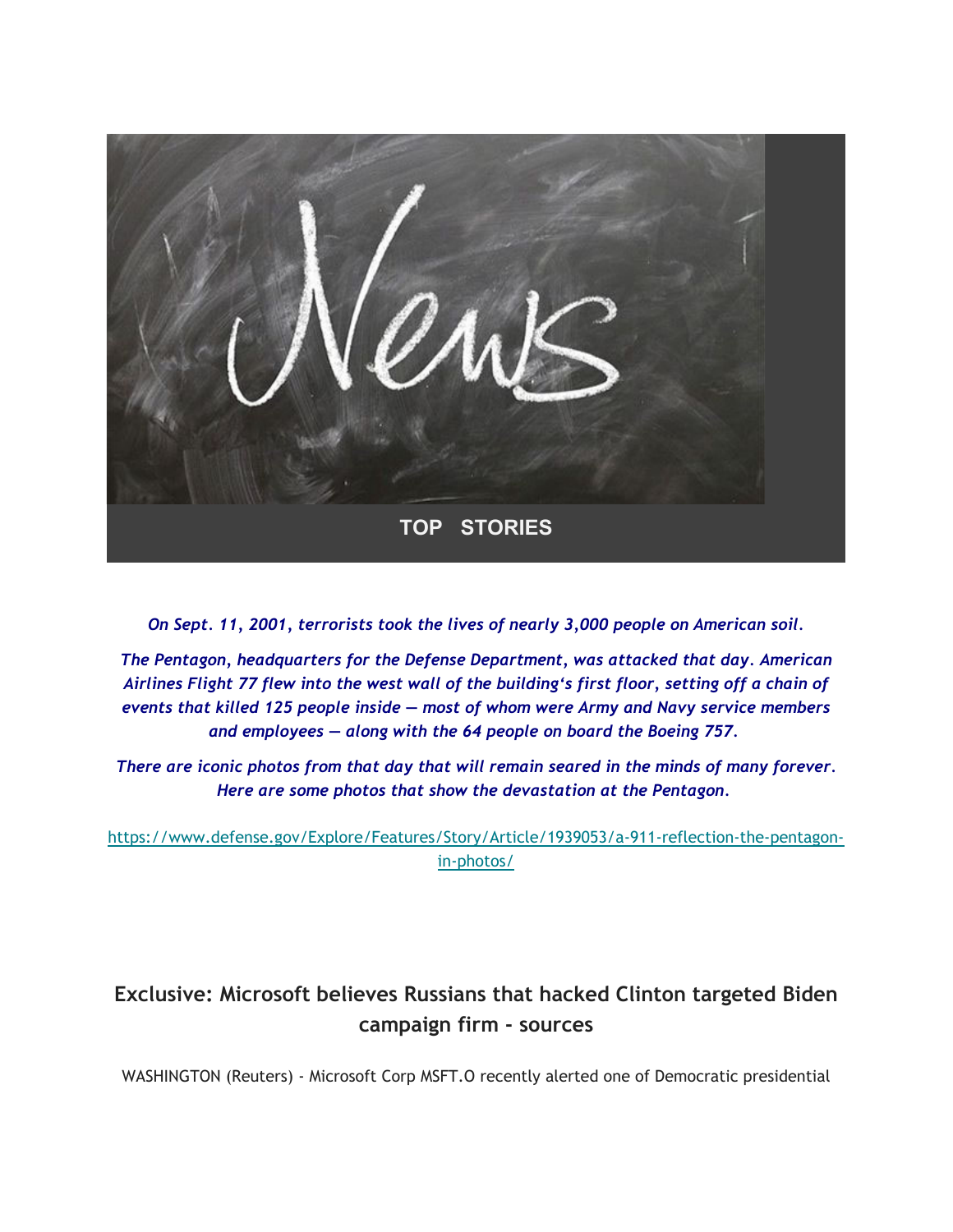candidate Joe Biden's main election campaign advisory firms that it had been targeted by suspected Russian state-backed hackers, according to four people briefed on the matter.

The hacking attempts targeted staff at Washington-based SKDKnickerbocker, a campaign strategy and communications firm working with Biden and other prominent Democrats, over the past two months, the sources said.

Microsoft Corp MSFT.O identified the suspected hacking group as the same set of spies blamed by the U.S. government for breaking into the campaign of Democratic former presidential candidate Hillary Clinton and leaking the emails of her staff, two of the sources said.

The group, which many cyber researchers refer to as "Fancy Bear," is controlled by Russia's military intelligence agency, according to reports from the U.S. intelligence community released after the 2016 election.

## **Pentagon officially withdraws plan to end** *Stars and Stripes*

The Pentagon has reversed its decision to shut down the U.S. military's independent newspaper, Stars and Stripes, following pushback from President Trump.

Acting Defense Media Activity Director Col. Paul Haverstick announced the decision Thursday, telling employees that the organization rescinded plans to stop publishing *Stars and Stripes* at the end of this month and dissolve by the end of January, a reporter for the paper wrote on Twitter.

The future of *Stars and Stripes* has been in doubt since February when the Pentagon proposed shifting \$15.5 million in federal funding away from the outlet, roughly half of the money it needs to run annually.

Defense Secretary Mark Esper defended the decision at the time, saying that the proposal was part of an effort to invest that money "into higher-priority issues."

## **12% Of Oregon's Population Has Been Evacuated Due To Wildfires**

At least 500,000 people in Oregon—or nearly 12% of the state's population—have been told to

evacuate in response to record wildfires raging across the state and the West Coast, the Oregon Office of Emergency Management said Thursday.

### KEY FACTS

Oregon Gov. Kate Brown declared an emergency and asked for federal resources as firefighters battle 900,000 acres of wildfires across the state.

### Three people have died in the Oregon fires so far.

The five largest fires in the state are collectively about 1% contained, according to the *Oregonian*. The blazes have particularly caused widespread damage in the small Oregon cities of Phoenix and Talent, where satellite images show large swaths of land entirely scorched.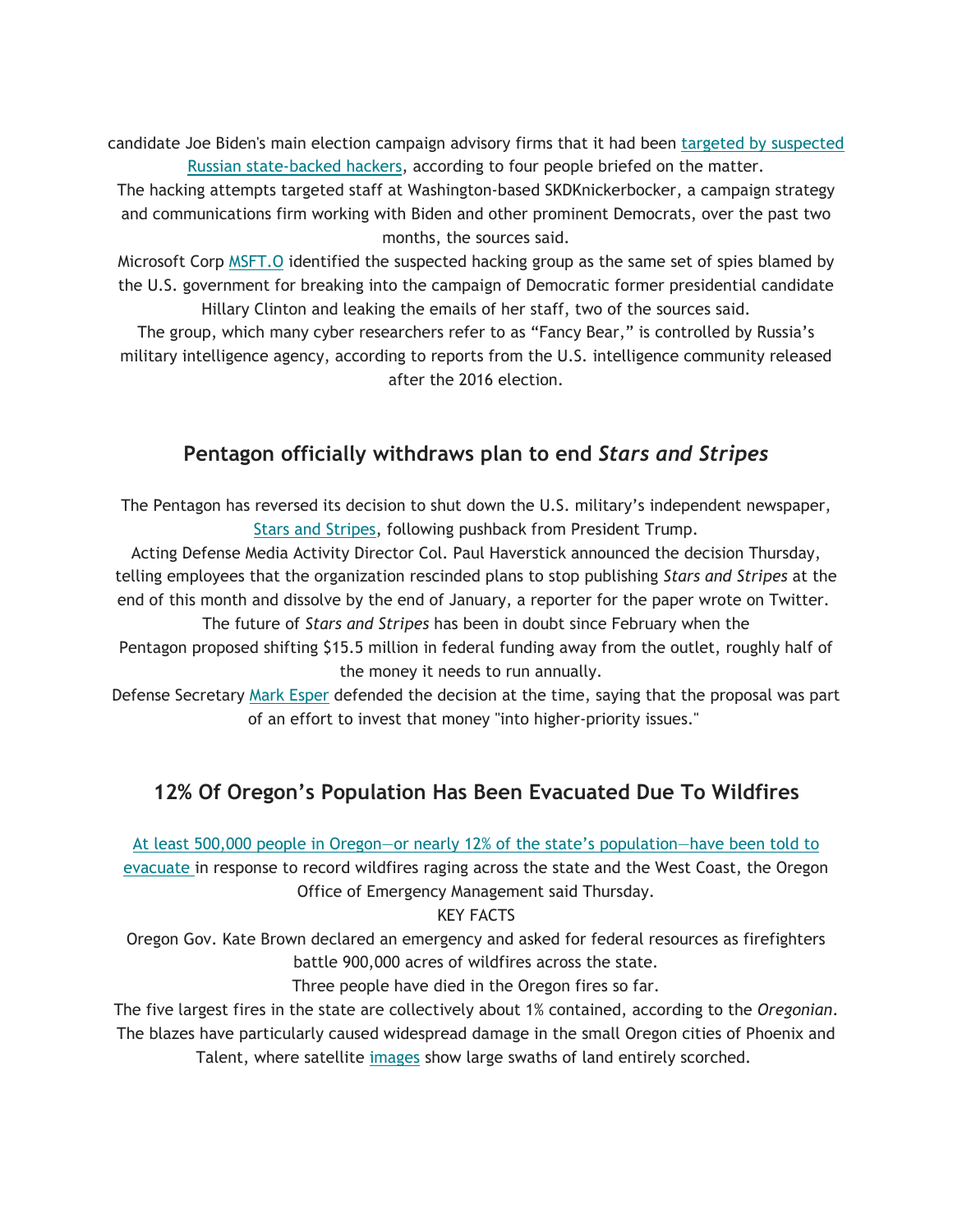### **Trump announces new U.S. ambassador to Afghanistan**

President Trump on Thursday announced his intent to nominate a new U.S. ambassador to Afghanistan, looking to fill a role left empty since the previous ambassador stepped down in January.

The president said he intends to nominate William Ruger, a Naval Reserve officer and think-tank senior researcher to represent America in Afghanistan.

Ruger is a veteran of the U.S. war in Afghanistan who now serves as the vice president for research and policy at the Charles Koch Institute. He is also vice president for foreign policy at the philanthropic organization Stand Together, also founded by Charles Koch.

He has held academic positions at Texas State University and the University of Texas at Austin.

### **Trump says Pentagon leaders are under defense industry's influence**

WASHINGTON – U.S. President Donald Trump accused Pentagon leaders of wanting to "fight wars" to satisfy the defense industry, during a White House news conference Monday.

Trump, who's been under fire for reports he disparaged fallen service members, made the remarks to contrast with his Democratic opponent in the presidential race, former Vice President Joe Biden, who he accused of sending "our youth to fight these crazy endless wars.

"I'm not saying the military's in love with me. The soldiers are," Trump said. "The top people in the Pentagon probably aren't because they want to do nothing but fight wars so that all of those wonderful companies that make the bombs and make the planes and make everything else stay happy."

### **U.S. to draw down to 3,000 troops in Iraq**

The United States will withdraw more than 2,000 troops from Iraq this month, the top U.S. general in the region said Wednesday.

Gen. Frank McKenzie, the commander of U.S. Central Command (CENTCOM), announced the reduction from roughly 5,200 troops to 3,000 troops during a visit to Iraq.

"In recognition of the great progress the Iraqi forces have made and in consultation and coordination with the government of Iraq and our coalition partners, the United States has decided to reduce our troop presence in Iraq from about 5,200 to 3,000 troops during the month of September," McKenzie said, according to excerpts released by CENTCOM.

"The U.S. decision is a clear demonstration of our continued commitment to the ultimate goal, which is an Iraqi security force that is capable of preventing an ISIS resurgence and of securing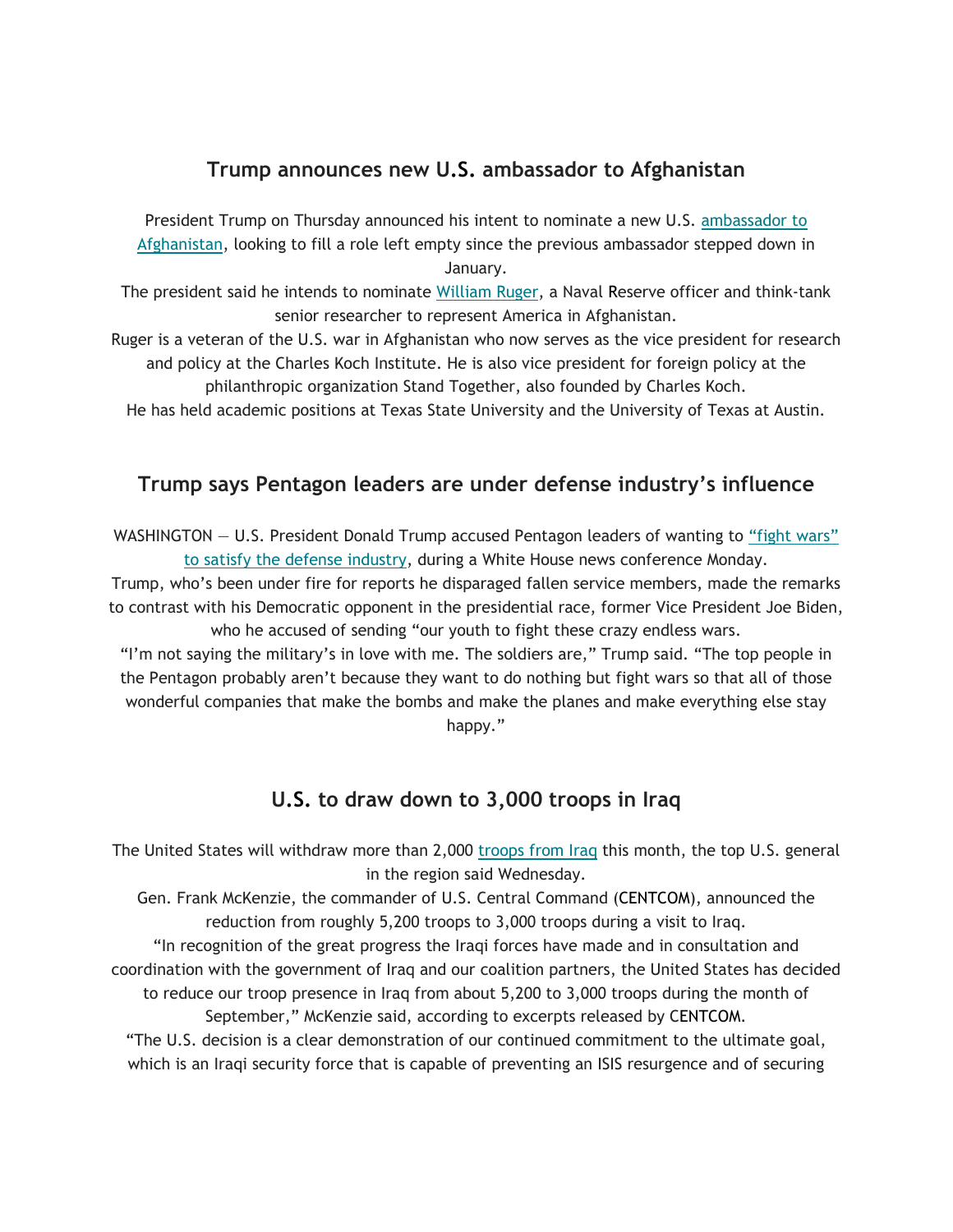Iraq's sovereignty without external assistance," McKenzie added. "The journey has been difficult, the sacrifice has been great, but the progress has been significant." The announcement comes weeks before the U.S. presidential election, and President Trump has campaigned in part on a claim that he is ending so-called endless wars.

## **DISA releases draft solicitation for \$11.7 billion IT contract**

WASHINGTON — The U.S. Defense Information Systems Agency released its draft request for proposals Sept. 4 for a single-award contract potentially worth \$11.7 billion to consolidate the networks at 22 Pentagon agencies.

The 10-year, indefinite delivery, indefinitely quantity contract from DISA, called Defense Enclave Services, will transition many so-called fourth estate agencies to common IT systems under a single vendor. Fourth estate agencies are Defense Department entities that do not sit squarely under the military departments, such as the Missile Defense Agency or the Defense Logistics Agency.

## **Partnerships, Allies Critical to Defense Department Artificial Intelligence**

Artificial intelligence is significant beyond the Defense Department, involving partners and allies, the acting undersecretary of defense for research and engineering said.

Michael J.K. Kratsios, also DOD's chief technology officer, spoke during a fireside chat yesterday at the 2020 Department of Defense Artificial Intelligence Symposium and Exposition.

"[Over] the last three years, we've seen a tremendous emphasis across interagency and all the way up to the White House on ensuring American leadership in artificial intelligence very early on in," the undersecretary said.

"In this administration, there was the desire to begin to emphasize AI and, particularly, [look at] what the things [are] that we need to do as a federal government to drive leadership in this particular critical domain as our adversaries are stepping up," he added.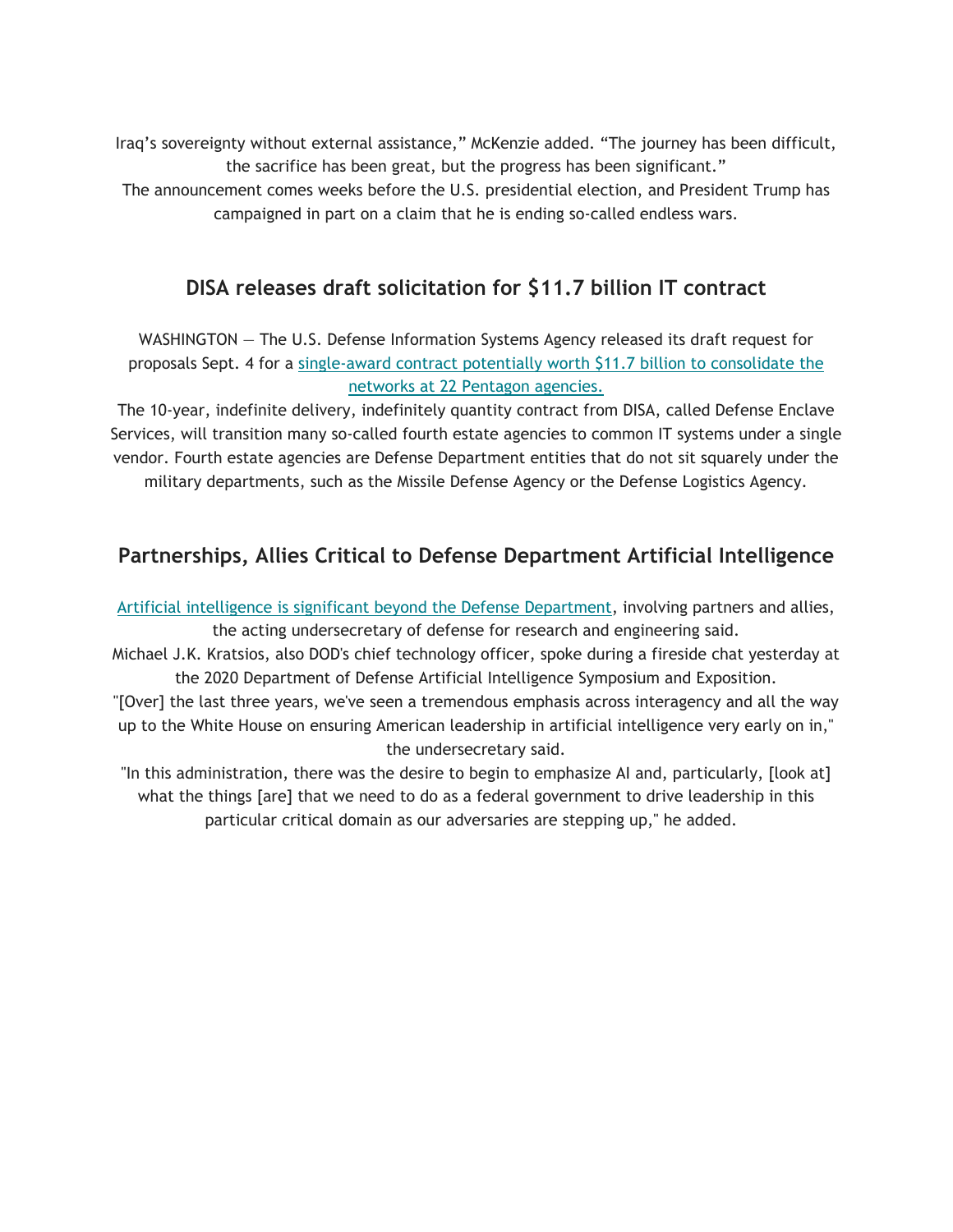

1297 Battle at Stirling Bridge, Scottish rebel William Wallace defeats the English

1609 Expulsion order announced against the Moriscos of Valencia; beginning of the expulsion of all Spain's Moriscos

1697 Battle of Zenta: forces of Prince Eugen of Savoye defeat the Turks, ending Ottoman control of large parts of Central Europe

1708 Great Northern war: Charles XII of Sweden stops his march to conquer Moscow outside Smolensk, marking the turning point in the war

2001 Two passenger planes hijacked by Al Qaeda terrorists crash into New York's World Trade Center Towers causing the collapse of both and deaths of 2,606 people

2001 Terrorists hijack a passenger plane and crash it into the Pentagon causing the deaths of 125 people

2001 Attempt by passengers and crew of United Airlines Flight 93 to retake control of their hijacked plane from terrorists causes plane to crash in Pennsylvania field killing all 64 people on board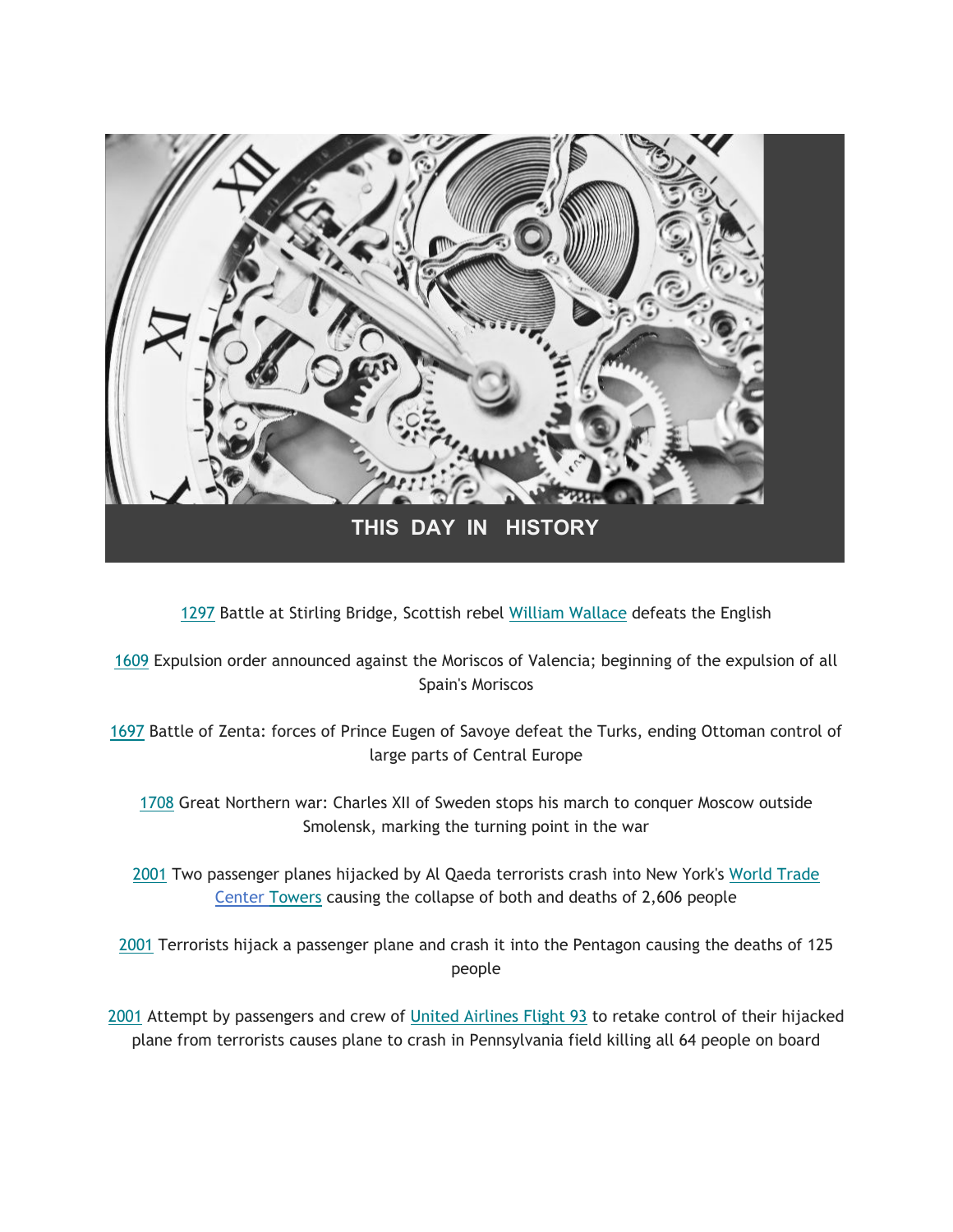### **Inside the Oval Office**

#### **2 ARRIVALS**

Brianna C. Sims has a new position as Associate Director of External Affairs at Public Engagement and Intergovernmental Affairs, Office of the Vice President [OVP], Executive Office of the President [EOP] Recently: Scheduler at Office of Representative Will Hurd, United States House of Representatives (2019 ‐ 2020)

 Eisenhower Executive Office Building, 1650 Pennsylvania Avenue, NW, Washington, District of Columbia 20501

(202) 456‐1414 brianna.c.sims@ovp.eop.gov https://www.linkedin.com/in/brianna‐sims‐143b95107/

 Eisenhower Executive Office Building, 1650 Pennsylvania Avenue, NW, Washington, District of Columbia Kelly R. Kundinger has a new position as Director of External Affairs at Public Engagement and Intergovernmental Affairs, Office of the Vice President [OVP], Executive Office of the President [EOP] Recently: Associate Director of External Affairs at Public Engagement and Intergovernmental Affairs, Office of the Vice President, Executive Office of the President (2019 ‐ 2020) 20501 (202) 456‐1414

kelly.r.kundinger@ovp.eop.gov https://www.linkedin.com/in/kelly‐k‐b199b699/

#### **Federal Personnel**

#### **9 ARRIVALS**

 Defense (2017 ‐ 2019) RDML Jon C. Kreitz, USN (Ret) has a new position as Assistant Secretary (Designate) at Assistant Secretary for Manpower and Reserve Affairs [SAF/MR], Office of the Secretary of the Air Force [SAF/OS], United States Department of the Air Force [USAF] Recently: Deputy Director at Defense POW/MIA Accounting Agency, United States Department of 1660 Air Force Pentagon, Room 4E1010, Washington, District of Columbia 20330‐1660 (703) 697‐2302 https://www.linkedin.com/in/jon‐kreitz‐998a62b/

Secretary of Defense for Readiness [ASD-R], Office of the Under Secretary of Defense for Personnel and Matthew B. "Matt" Shipley has a new position as Assistant Secretary (Designate) at Office of the Assistant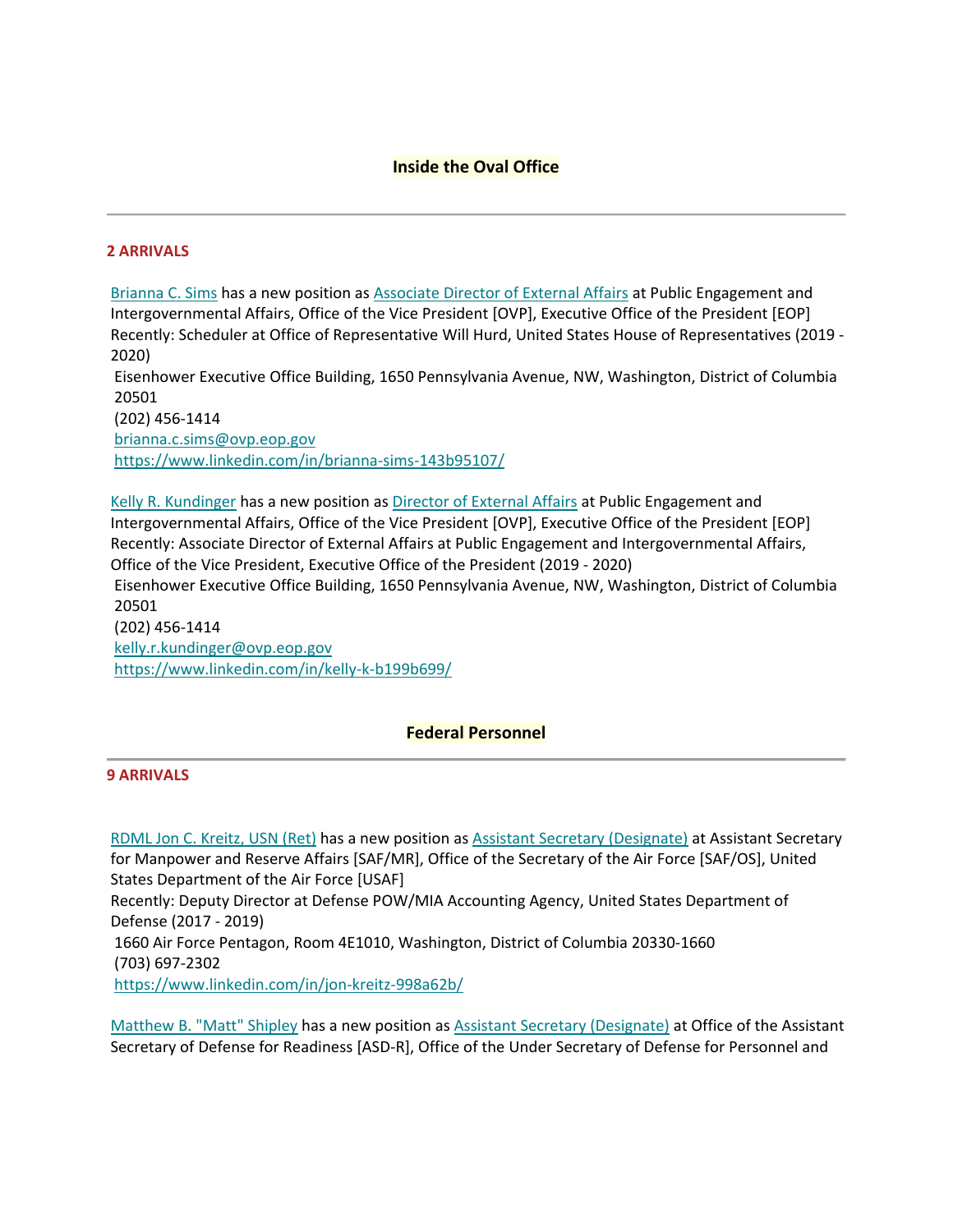Readiness [OUSD‐P&R], United States Department of Defense [DOD] Recently: Military Legislative Assistant at Office of Senator Ted Cruz, United States Senate (2014 ‐ 2017) The Pentagon, Washington, District of Columbia 20330‐1000 (703) 693‐0466 matthew.b.shipley.civ@mail.mil https://www.linkedin.com/in/matthewbshipley/

 Recently: Chief Executive Officer at Abundant Life Media (2002 ‐ 2018) Andrew J. "Drew" Lawler has a new position as Assistant Secretary (Designate) at Bureau of Oceans and International Environmental and Scientific Affairs [OES], Under Secretary for Economic Growth, Energy, and the Environment, United States Department of State [DOS] Harry S. Truman Building, 2201 C Street, NW, Room 3880, Washington, District of Columbia 20520 (202) 647‐6950

https://www.linkedin.com/in/andrew‐drew‐lawler‐38024337/

Ryan M. Tully has a new position as Assistant Secretary (Designate) at Bureau of Arms Control, Verification and Compliance [AVC], Under Secretary for Arms Control and International Security, United States Department of State [DOS]

 at Defense Policy, Weapons of Mass Destruction and Arms Control, National Security Council Staff, Recently: Senior Advisor for Arms Control and Deputy Senior Director for Weapons of Mass Destruction Executive Office of the President (2020 ‐ 2020)

2201 C Street, NW, Washington, District of Columbia 20520 (202) 647‐5315

www.linkedin.com/in/ryan‐tully‐64bb0a3a/

 Truman Scholarship Foundation [HSTSF] Zachary Thomas "Zac" Haines has a new position as Member (Designate) at Board of Trustees, Harry S. 712 Jackson Place, NW, Washington, District of Columbia 20006 (202) 395‐7429

 (2019 ‐ 2020) Ned Rauch‐Mannino has a new position as Deputy Assistant Secretary (Acting) at Deputy Assistant Secretary for Global Operations, International Trade Administration [ITA], United States Department of Commerce [DOC] Recently: Senior Advisor at International Trade Administration, United States Department of Commerce Herbert Clark Hoover Building, 14th Street and Constitution Avenue, NW, Room 3013, Washington, District of Columbia 20230 (202) 482‐5777 ned.rauch‐mannino@trade.gov https://www.linkedin.com/in/nedrauch/

 Note: On September 4, 2020, President Donald Trump announced the appointment of John Joyce to be John "Jack" Joyce has a new position as Member (Incoming) at Medal of Valor Review Board, Office of the Assistant Attorney General [OAAG], United States Department of Justice [DOJ] Member of the Medal of Valor Review Board. We are currently researching Mr. Joyce's start date. Recently: Lieutenant, Battalion 50 at Fire Department, City of New York, New York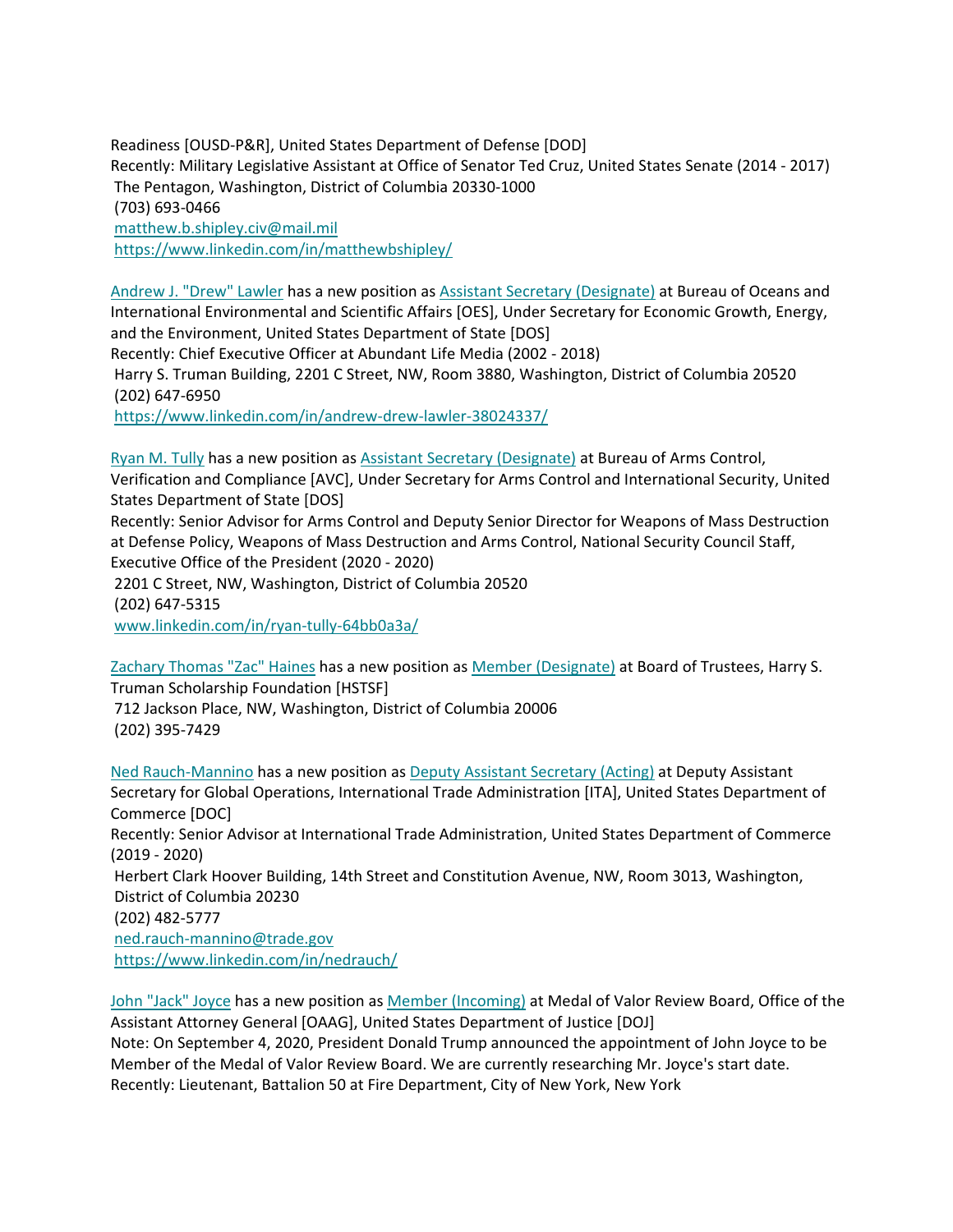810 Seventh Street, NW, Washington, District of Columbia 20531 (202) 514‐1369

 Robert F. Kennedy Building, 950 Pennsylvania Avenue, NW, Washington, District of Columbia 20530 Jeffrey Bossert Clark has a new position as Assistant Attorney General (Acting) at Civil Division [CIV], Office of the Associate Attorney General [OASG], United States Department of Justice [DOJ] Recently: Partner at Kirkland & Ellis LLP (2005 ‐ 2018) (202) 514‐2701 jeffrey.clark@usdoj.gov https://www.linkedin.com/in/jeffreybossertclark/

 James M. Hanley Federal Building, 100 South Clinton Street, Room 900, Syracuse, New York 13261‐7198 Antoinette T. "Toni" Bacon has a new position as U.S. Attorney (Acting) at New York - Northern District, Executive Office for United States Attorneys [EOUSA], United States Department of Justice [DOJ] Recently: National Elder Justice Coordinator at United States Department of Justice (518) 431‐0247 antoinette.t.bacon@usdoj.gov https://www.linkedin.com/in/antoinette‐toni‐bacon‐10161411b/

#### **1 DEPARTURE**

 Education at Office of Public Engagement and Environmental Education, United States Environmental Brett W. Doyle has left the position of Associate Administrator for Public Engagement and Environmental Protection Agency [EPA]

#### **Key Congressional Staffers**

#### **8 ARRIVALS**

 Rayburn House Office Building, 2134, Washington, District of Columbia 20515‐3704 James Huddleston has a new position as Legislative Director at Office of Representative Peter A. DeFazio Recently: Senior Legislative Assistant at Office of Representative Peter A. DeFazio, United States House of Representatives (2019 ‐ 2020) (202) 225‐6416 james.huddleston@mail.house.gov https://www.linkedin.com/in/james‐huddleston‐a5422977/

 Rayburn House Office Building, 2407, Washington, District of Columbia 20515‐1002 Jack C. Bryan has a new position as Scheduler at Office of Representative Sanford D. Bishop, Jr. Recently: Compliance Associate at Blue Wave Political Partners (2020 ‐ 2020) (202) 225‐3631 jack.bryan@mail.house.gov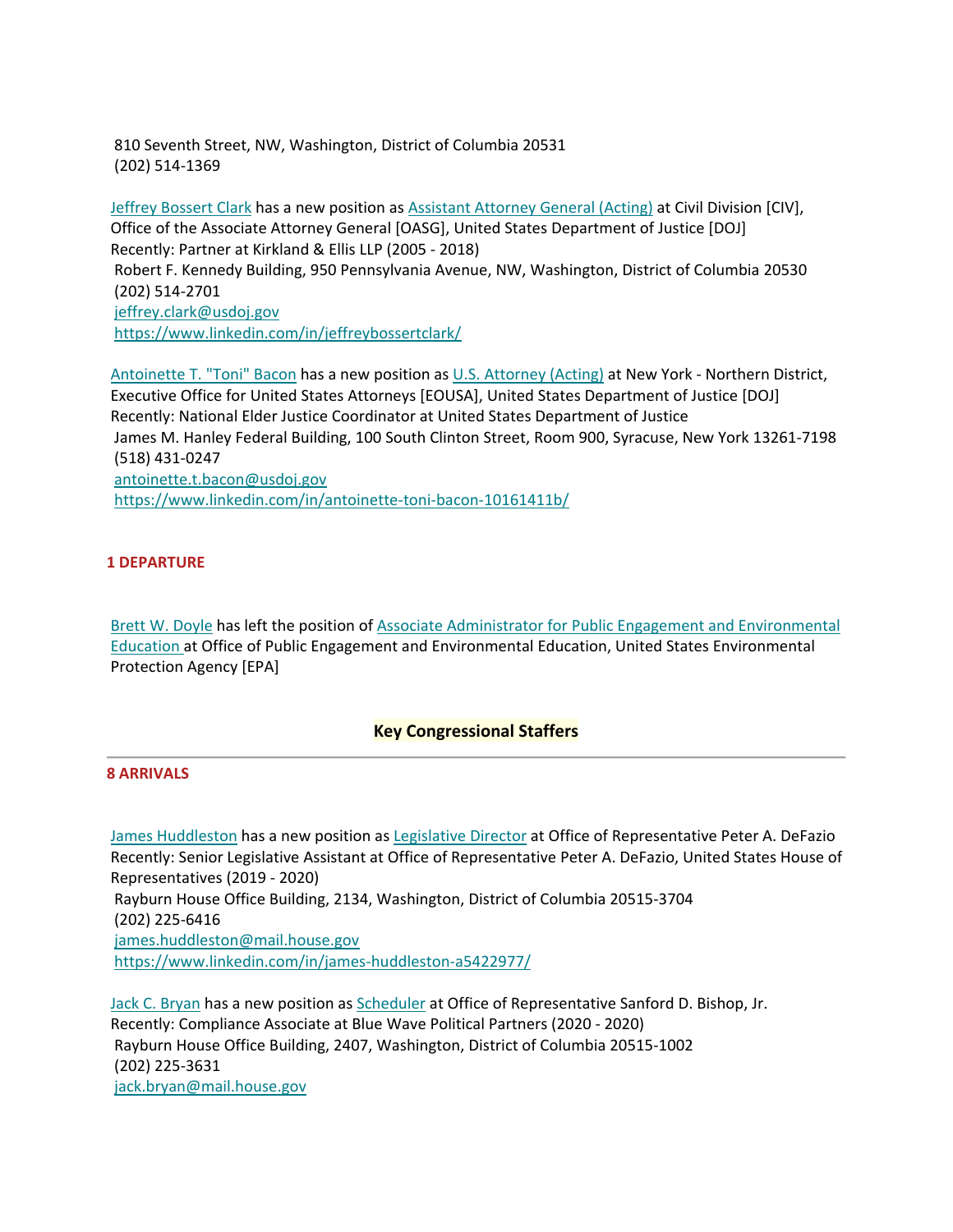https://www.linkedin.com/in/jack‐bryan‐258846100/

 (2017 ‐ 2020) Emily Leviner has a new position as Deputy Chief of Staff and Legislative Director at Office of Senator Deb Fischer Recently: Legislative Director and Chief Counsel at Office of Senator Deb Fischer, United States Senate Russell Senate Office Building, SR‐454, Washington, District of Columbia 20510‐2707 (202) 224‐6551 emily\_leviner@fischer.senate.gov https://www.linkedin.com/in/emily-leviner-0b635312/

 (202) 224‐3643 Tatum Wallace has a new position as Press Secretary at Office of Senator Kelly Loeffler Recently: Deputy Press Secretary at Office of Senator Kelly Loeffler, United States Senate (2020 ‐ 2020) Russell Senate Office Building, SR‐131, Washington, District of Columbia 20510 tatum\_wallace@loeffler.senate.gov https://www.linkedin.com/in/tatumwallace

 (202) 224‐3643 Nadgey Louis‐Charles has a new position as Communications Director at Office of Senator Kelly Loeffler Recently: Press Secretary at Office of Senator Kelly Loeffler, United States Senate (2020 ‐ 2020) Russell Senate Office Building, SR‐131, Washington, District of Columbia 20510 nadgey\_louis-charles@loeffler.senate.gov https://www.linkedin.com/in/nadgey‐louis‐charles‐987ba093/

**Brendon Gallo has a new position as Scheduler at Office of Representative Debbie Lesko** Recently: Assistant to the Chief of Staff at Office of Senator Tim Scott, United States Senate (2019 ‐ 2020) Longworth House Office Building, 1113, Washington, District of Columbia 20515‐0308 (202) 225‐4576 brendon.gallo@mail.house.gov https://www.linkedin.com/in/brendon‐gallo‐01/

Longworth House Office Building, 1626, Washington, District of Columbia 20515-0549<br>(202) 225-2006 Susan (Stancampiano) Fortnam has a new position as Scheduler at Office of Representative Mike Levin Recently: Operations Assistant at Nardello & Co. (2018 ‐ 2020) (202) 225‐3906 susan.fortnam@mail.house.gov https://www.linkedin.com/in/sstancampiano/

 (202) 225‐5037 Cory Harris has a new position as Legislative Director at Office of Representative Jim Baird Recently: Manager, Government Affairs at American Feed Industry Association, Inc. (2019 ‐ 2020) Cannon House Office Building, 532, Washington, District of Columbia 20515‐1404 cory.harris@mail.house.gov https://www.linkedin.com/in/harriscory/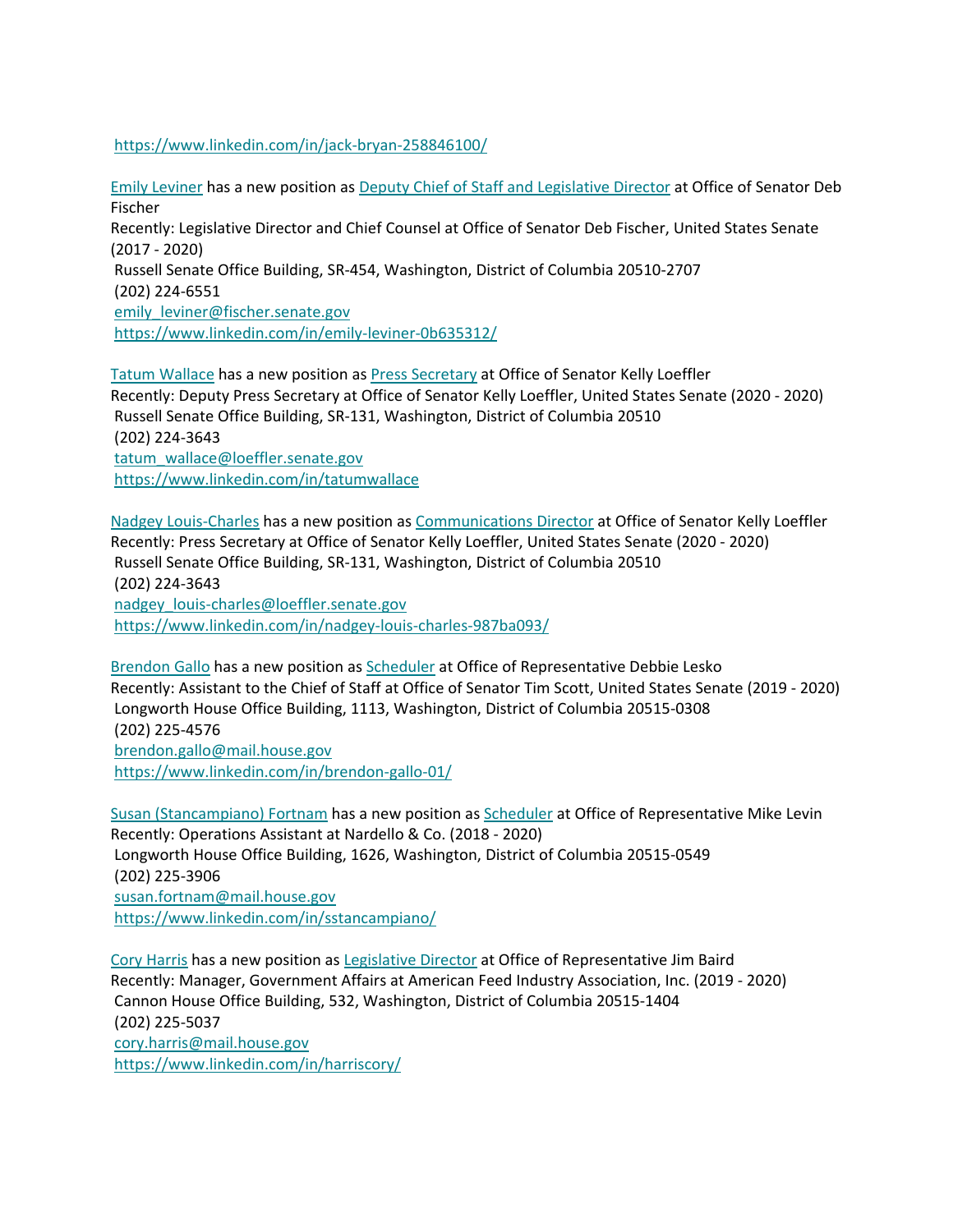#### **2 DEPARTURES**

Sara Guerrero has left the position of Press Assistant at Office of Senator Charles E. Schumer

Brianna C. Sims has left the position of Scheduler at Office of Representative Will Hurd

#### **State & Local Decision Makers**

#### **1 ARRIVAL**

 James R. Thompson Center, 100 West Randolph, Chicago, Illinois 60601 Jennifer Ricker has a new position as Chief Information Officer and Secretary (Acting) at Illinois Department of Innovation and Technology [DoIT], State of Illinois Recently: Acting Assistant Secretary at Illinois Department of Innovation and Technology, State of Illinois (2020 ‐ 2020) (217) 524‐7083 jennifer.ricker@illinois.gov https://www.linkedin.com/in/jennifer‐ricker‐a82a275/

#### **1 DEPARTURE**

**York, New York** Ursulina Ramirez has left the position of Chief Operating Officer at Department of Education, City of New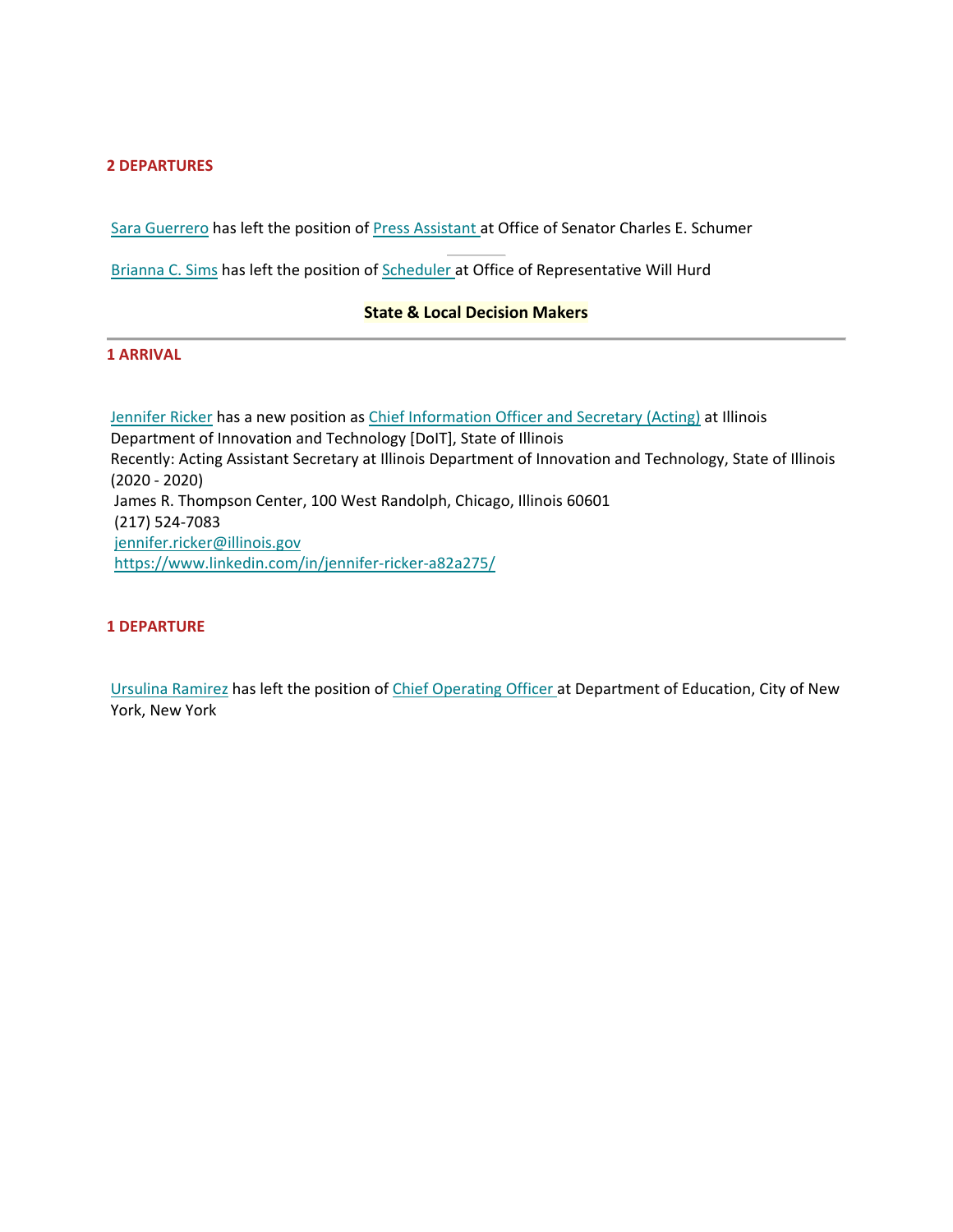

**The Pentagon holds an event, beginning at 6:47 a.m., for the unfurling of an U.S. flag down the side of the Pentagon in advance of the annual 9-11 observance ceremony.** 6:47 AM EDT on 09/11/2020

The Pentagon

703-697-5131

Press coverage of the flag unfurling ceremony is limited to 12 journalists - not including the network pool camera crew who must be on the credentialed list. Slots will be filled on a first-come basis, but only one per outlet. Show time for press interested in covering the flag unfurling is 5:30 a.m. Additional details regarding security screening, parking, etc., will be provided to those on the credentialed list. Media interested in covering this event must RSVP by 4 p.m. EDT Thursday, September 10 with name, outlet, position, email and phone number by contacting Sue Gough at susan.l.gough.civ@mail.mil. Indicate whether you want to cover the flag unfurling or the main observance ceremony, or both.

**The Pentagon hosts a virtual observance ceremony, beginning at 8:45 a.m., in honor of the 184 people killed in the September 11, 2001 terrorist attack on the Pentagon.** 8:45 AM EDT on 09/11/2020 703-697-5131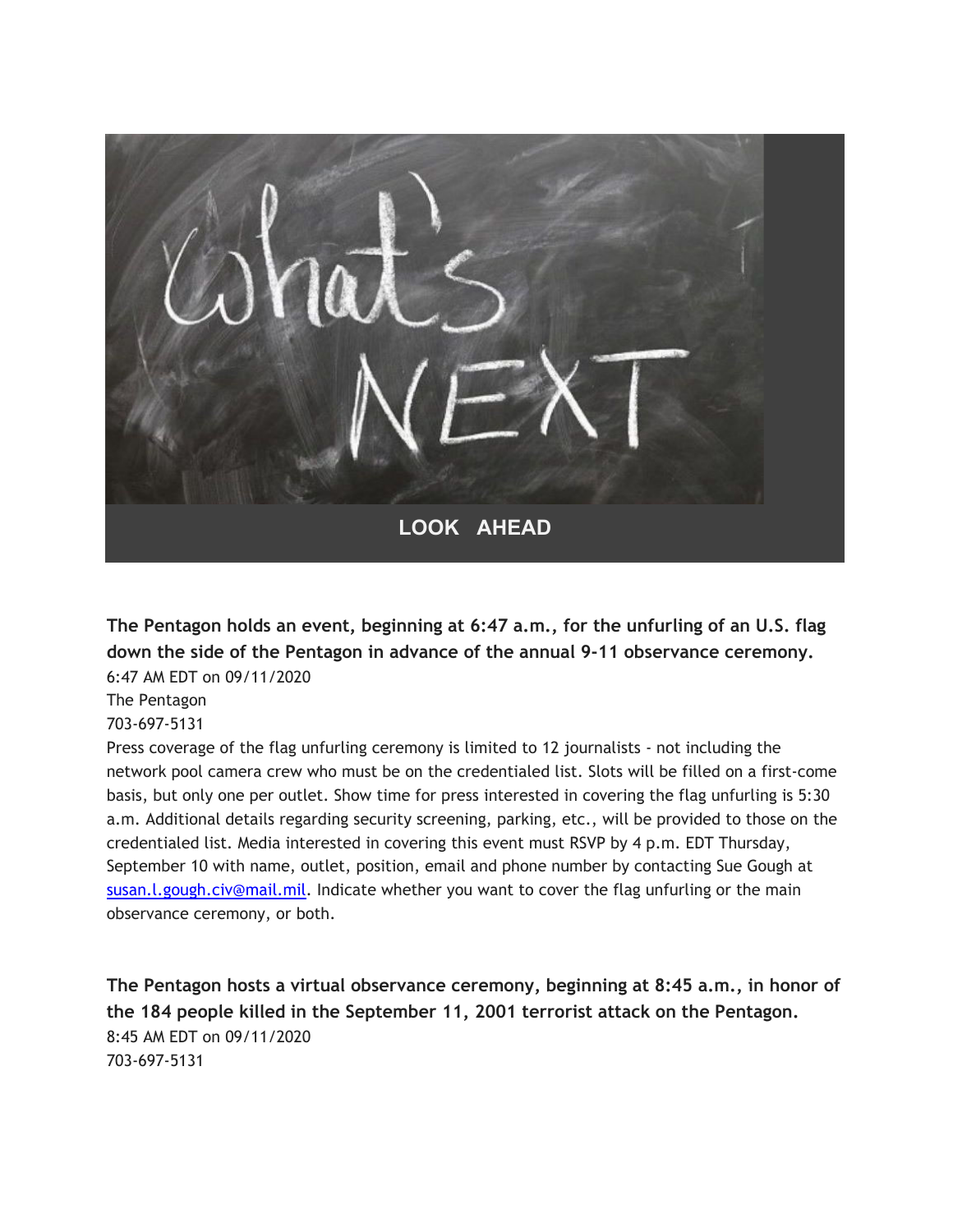Families will not be present at the observance ceremony; they will be visiting the memorial in small groups throughout the day. Press coverage of family visits is not permitted, and press coverage of the main observance ceremony is limited to nine journalists - not including the network pool camera crew who must be on the credentialed list. Slots will be filled on a first-come basis, but only one per outlet. Show time for press interested in covering the main observance ceremony is 7:30 a.m. Additional details regarding security screening, parking, etc., will be provided to those on the credentialed list. Media interested in covering this event must RSVP by 4 p.m. EDT Thursday, September 10, with name, outlet, position, email and phone number by contacting Sue Gough at susan.l.gough.civ@mail.mil. Indicate whether you want to cover the flag unfurling or the main observance ceremony, or both.

Participants:

- Joint Chiefs of Staff Chairman Gen. Mark Milley
- Defense Secretary Mark Esper

**House Speaker** Nancy Pelosi**, (D-Calif.), participates in a moment of silence with House members to observe the National Day of Service and Remembrance of 9-11.** 8:46 AM EDT on 09/11/2020 East Front Steps U.S. Capitol ashley.etienne@mail.house.gov 202-226-7616 Ashley Etienne, or 202-225-5214; Mandatory TV pool. One person per outlet. Livestream at https://www.facebook.com/NancyPelosi/

## **Full committee hearing on "Assessing the U.S.-Saudi Security and Intelligence Relationship."**

12:00 PM EDT on 09/11/2020 202-225-7690 http://intelligence.house.gov; Hearing will be held remotely. Livestream at https://www.youtube.com/watch?v=LpRiMeDpdbw&feature=youtu.be Witnesses:

- Agnes Callamard, UN special rapporteur on extrajudicial, summary or arbitrary executions
- Ali Soufan, Chairman and CEO of the Soufan Group
- Bruce Riedel, Senior fellow and director of the Intelligence Project at the Brookings Institution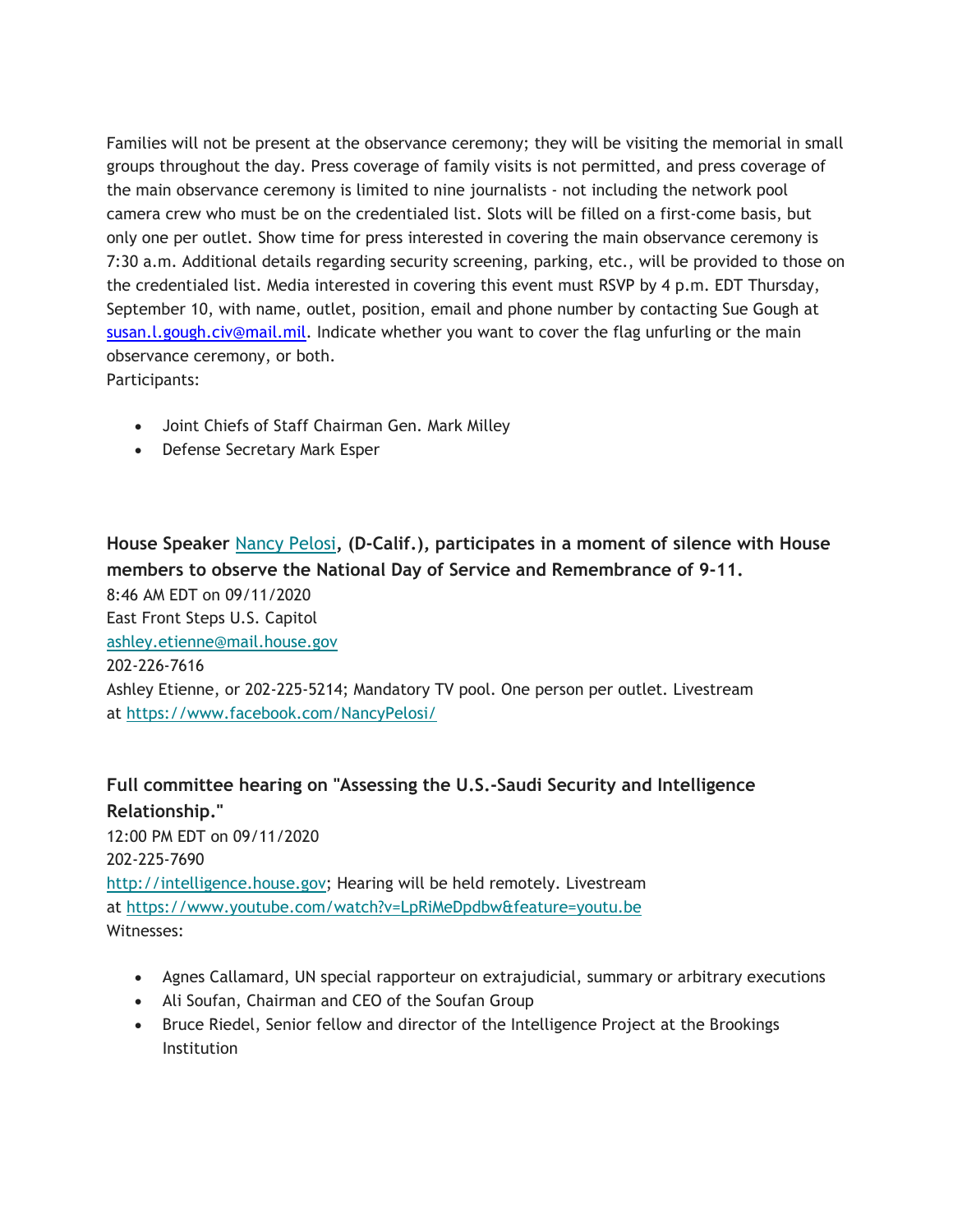### **The Woodrow Wilson Center's Canada Institute holds a webcast, beginning at 2 p.m., on "The High-Tech Future of North American Defense."**

2:00 PM EDT on 09/11/2020 ryan.mckenna@wilsoncenter.org 202-691-4217 Ryan McKenna; Information on the webcast is available at https://www.wilsoncenter.org/event/high-tech-future-north-american-defense Participants:

- Air Force Brig. Gen. Peter Fesler, Deputy director of operations at North American Aerospace Defense Command
- Christopher Sands, Director of the WWC Canada Institute

### **The Air Force Association hold its Air, Space and Cyber Conference via webcast, beginning at 9 a.m., September 14-16.**

Highlights:

— 9:15 a.m.: Air Force Secretary Barbara Barrett delivers remarks — 10 a.m.: Air Force Chief of Staff Gen. Charles Brown Jr. delivers remarks 9:00 AM EDT on 09/14/2020 703-247-5800 Information on the webcast is available at https://www.afa.org/events/calendar/2020-09-14/airspace-cyber-conference

**The Senate Foreign Relations Committee closed briefing on "2020 Global Nuclear Threats Update."** 6:00 PM EDT on 09/14/2020 SVC-217 U.S. Capitol Senate Foreign Relations Committee 202-224-6797 Witnesses:

- National intelligence officer for strategic capabilities
- national intelligence officer for Russia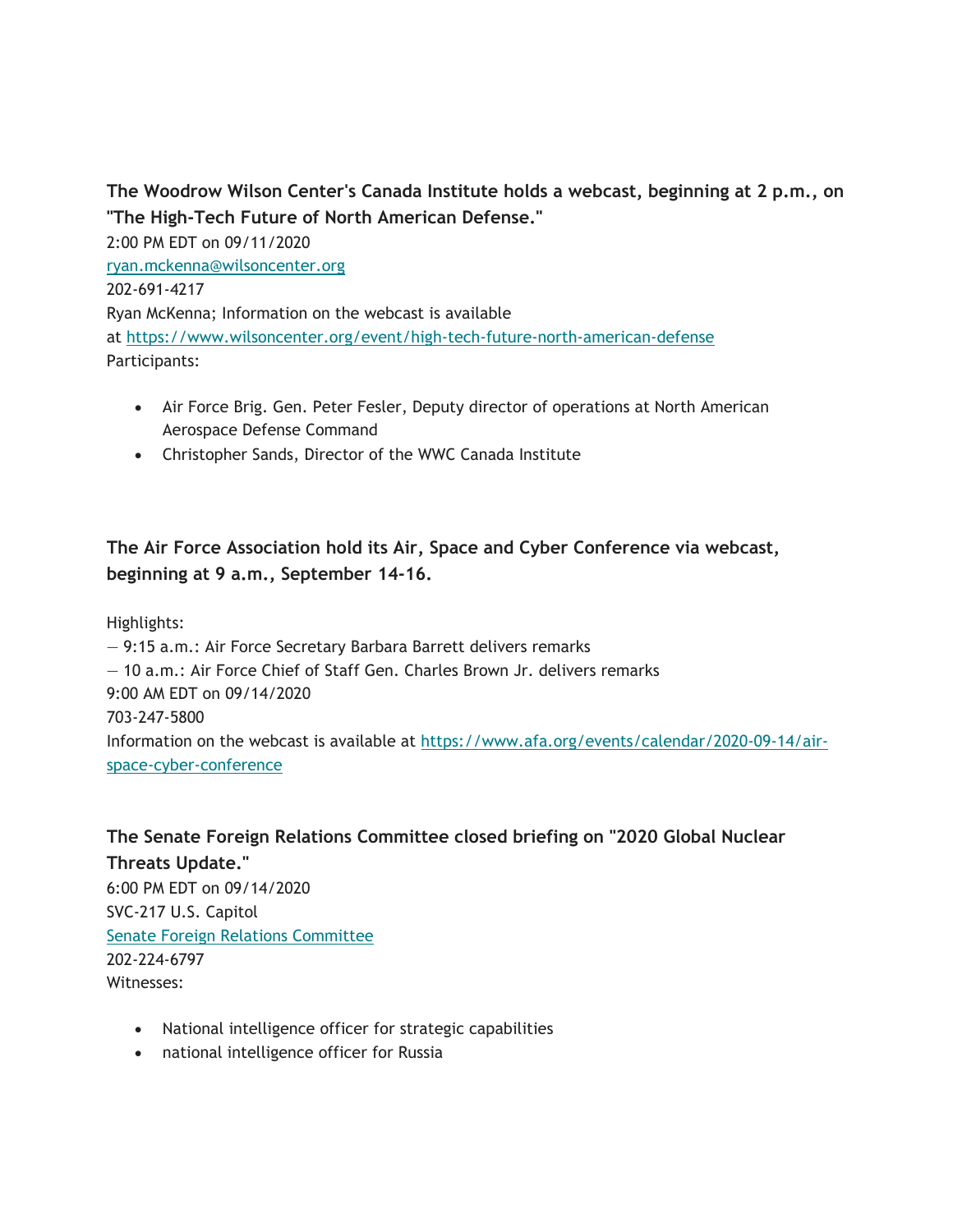national intelligence officer for China, All in the Office of the Director of National Intelligence

### **Defense Department; Office of the Secretary holds a meeting by teleconference of the Defense Innovation Board.**

Agenda includes: Obtain, review, and evaluate information related to the Board's mission to address future challenges and accelerate innovation adoption into the culture, technologies, organizational structures, processes, and any other topics raised by the Secretary of Defense, the Deputy Secretary of Defense, the Chief Management Officer of the Department of Defense ("the DoD Appointing Authorities"), or the Under Secretary of Defense for Research and Engineering (USD 12:30 PM EDT on 09/15/2020 colleen.r.laughlin.civ@mail.mil 571-372-0933 Colleen Laughlin; RSVP required for dial-in information to osd.pentagon.pa.list.dop-atl@mail.mil

**Full committee closed briefing on "Intelligence Matters."** 2:30 PM EDT on 09/15/2020 SVC-217 U.S. Capitol 202-224-1700 http://intelligence.senate.gov

**The Atlantic Council holds a webinar, beginning at 3 p.m., on "Operational Energy Across the Atlantic: U.S. Military and NATO Perspectives," focusing on streamlining energy logistics between military partners.** 3:00 PM EDT on 09/15/2020

press@atlanticcouncil.org 202-778-4993 Travis Horne; Webinar information is available at https://www.atlanticcouncil.org/event/operational-energy-across-the-atlantic/ Participants:

- former Assistant Defense Secretary for Operational Energy Sharon Burke, Senior adviser in the New America International Security Program
- Lt. Gen. Eric Wesley, Former director of U.S. Army Futures Command's Futures and Concepts Center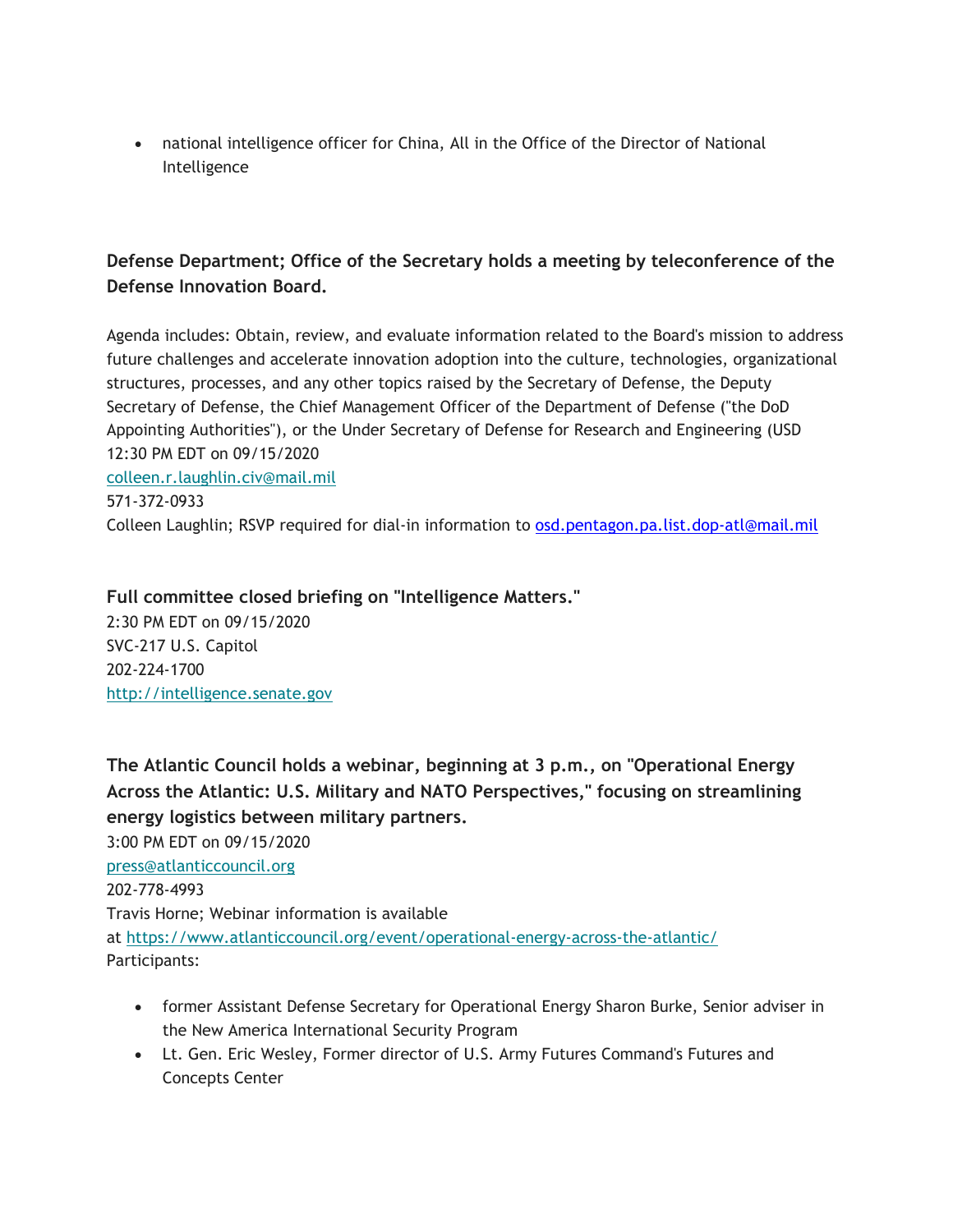- Julijus Grubliauskas, Staff officer in the NATO Hybrid Challenges and Energy Security Section
- Deputy Assistant Air Force Secretary for Operational Energy Roberto Guerrero

**Defense Department; Air Force Department holds a meeting by webcast of the Scientific Advisory Board to receive the outbrief of the FY2020 SecAF-directed study on Future Air Force Vanguard Selection and Management Processes.**

3:00 PM EDT on 09/15/2020 elizabeth.d.sorrells.mil@mail.mil 321-480-1009 Elizabeth Sorrells; Livestream at https://us02web.zoom.us/j/85940304005?pwd=SHR2cDg1SlZQWWtlVjNGKzVUUGdNUT09; meeting ID, 859 4030 4005; Passcode, 421833

### **The Air Force Association hold its Air, Space and Cyber Conference via webcast, beginning at 9 a.m., September 14-16.**

Highlights:

— 10 a.m.: Defense Secretary Mark Esper delivers remarks

— Rep. Don Bacon, (R-Neb.), participates in a discussion on "Is the Air Force Getting its Fair Share? Transparency in Budgets" 9:00 AM EDT on 09/16/2020 703-247-5800 Information on the webcast is available at https://www.afa.org/events/calendar/2020-09-14/airspace-cyber-conference

**The Senate Armed Services Readiness and Management Support Subcommittee holds a hearing on "Supply Chain Integrity."** 9:30 AM EDT on 09/16/2020 G-50 Dirksen Senate Office Building Senate Armed Services Committee Readiness and Management Support Subcommittee 202-224-3871 Witnesses:

Defense Undersecretary for Acquisition and Sustainment Ellen Lord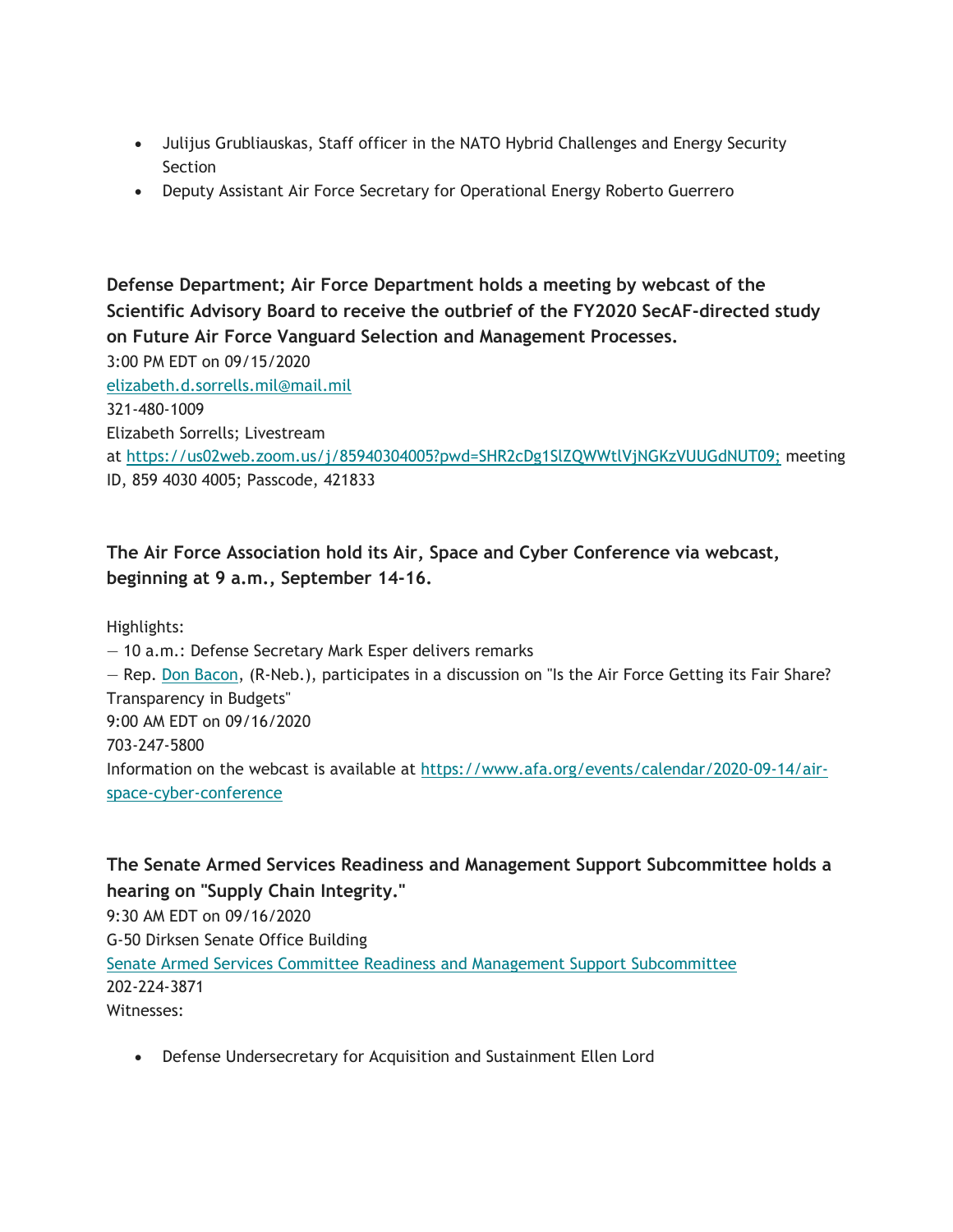### **The Senate Armed Services Committee holds a hearing on "Matters Relating to the Budget of the National Nuclear Security Administration."**

9:30 AM EDT on 09/16/2020 G-50 Dirksen Senate Office Building Senate Armed Services Committee 202-224-3871 Witnesses:

- Ellen M. Lord, Defense undersecretary for acquisition and sustainment
- Lisa E. Gordon-Hagerty, Administrator of the National Nuclear Security Administration
- Navy Adm. Charles A. Richard, Commander of the U.S. Strategic Command

**The Intelligence and National Security Alliance and the Armed Forces Communications and Electronics Association hold the virtual 2020 Intelligence and National Security Summit, beginning at 1 p.m., September 16-18.**

Highlights:

— 1:15 p.m.: Army Lt. Gen. Bob Ashley, director of the Defense Intelligence Agency; Army Gen. Paul Nakasone, commander of the U.S. Cyber Command and director of the National Security Agency; Christopher Scolese is director of the National Reconnaissance Office; and Navy Vice Adm. Bob Sharp, director of the National Geospatial-Intelligence Agency, participate in a discussion on "Key Intelligence and National Security Challenges"

— 2:45 p.m.: Johny Sawyer, chief of staff at the Defense Intelligence Agency, participates in a discussion on "The Cleared Workforce in a Post-Covid World"

1:00 PM EDT on 09/16/2020

703-631-6179

Information on the webcast is available at https://intelsummit.org/

### **The House Homeland Security Committee holds a hearing on "Worldwide Threats to the Homeland."**

9:00 AM EDT on 09/17/2020 310 Cannon House Office Building House Homeland Security Committee 202-226-2616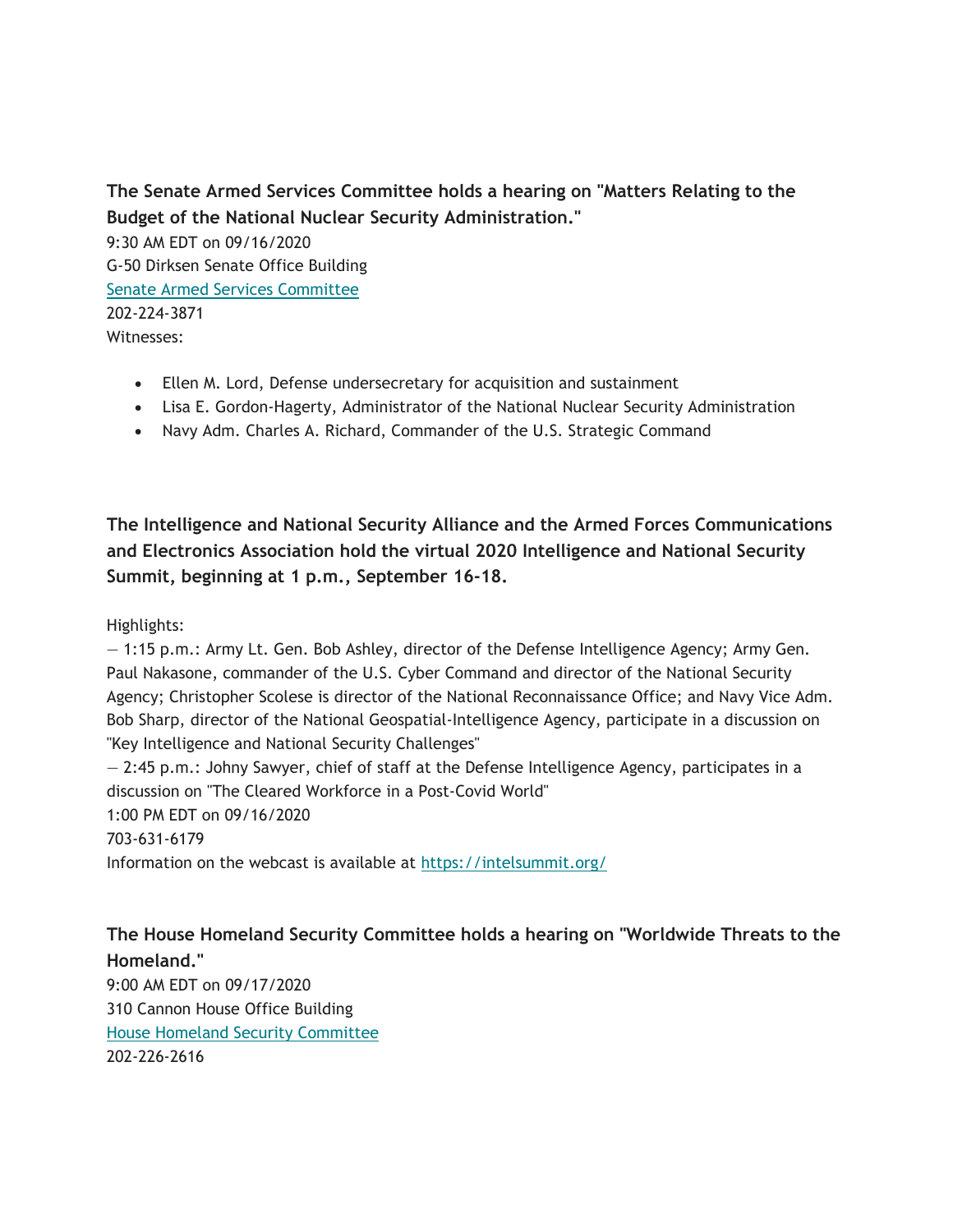**The Senate Armed Services Committee holds a hearing on "Matters Relating to the Budget of the National Nuclear Security Administration."**

9:30 AM EDT on 09/17/2020 G-50 Dirksen Senate Office Building Senate Armed Services Committee 202-224-3871 Witnesses:

- Ellen M. Lord, Defense undersecretary for acquisition and sustainment
- Lisa E. Gordon-Hagerty, Administrator of the National Nuclear Security Administration
- Navy Adm. Charles A. Richard, Commander of the U.S. Strategic Command

**Defense Department; Office of the Secretary holds a meeting by teleconference of the Advisory Committee on Military Personnel Testing to review planned changes and progress in developing and administering selection and classification tests for military accession screening, September 17-18.**

12:00 PM EDT on 09/17/2020 osd.pentagon.ousd-p-r.mbx.dacmpt@mail.mil 703-697-9271 Dial-in at 571-429-6145; Conference-ID, 160 597 151#

**The House Armed Services Intelligence and Emerging Threats and Capabilities Subcommittee holds a hearing on "Interim Review of the National Security Commission on Artificial Intelligence Effort and Recommendations."**

1:00 PM EDT on 09/17/2020

2118 Rayburn House Office Building

House Armed Services Committee Intelligence, Emerging Threats and Capabilities Subcommittee 202-225-4151

Witnesses:

- Robert Work, Vice chairman of the National Security Commission on Artificial Intelligence
- Eric Schmidt, Chairman of the National Security Commission on Artificial Intelligence
- Mignon Clyburn, Commissioner for the National Security Commission on Artificial Intelligence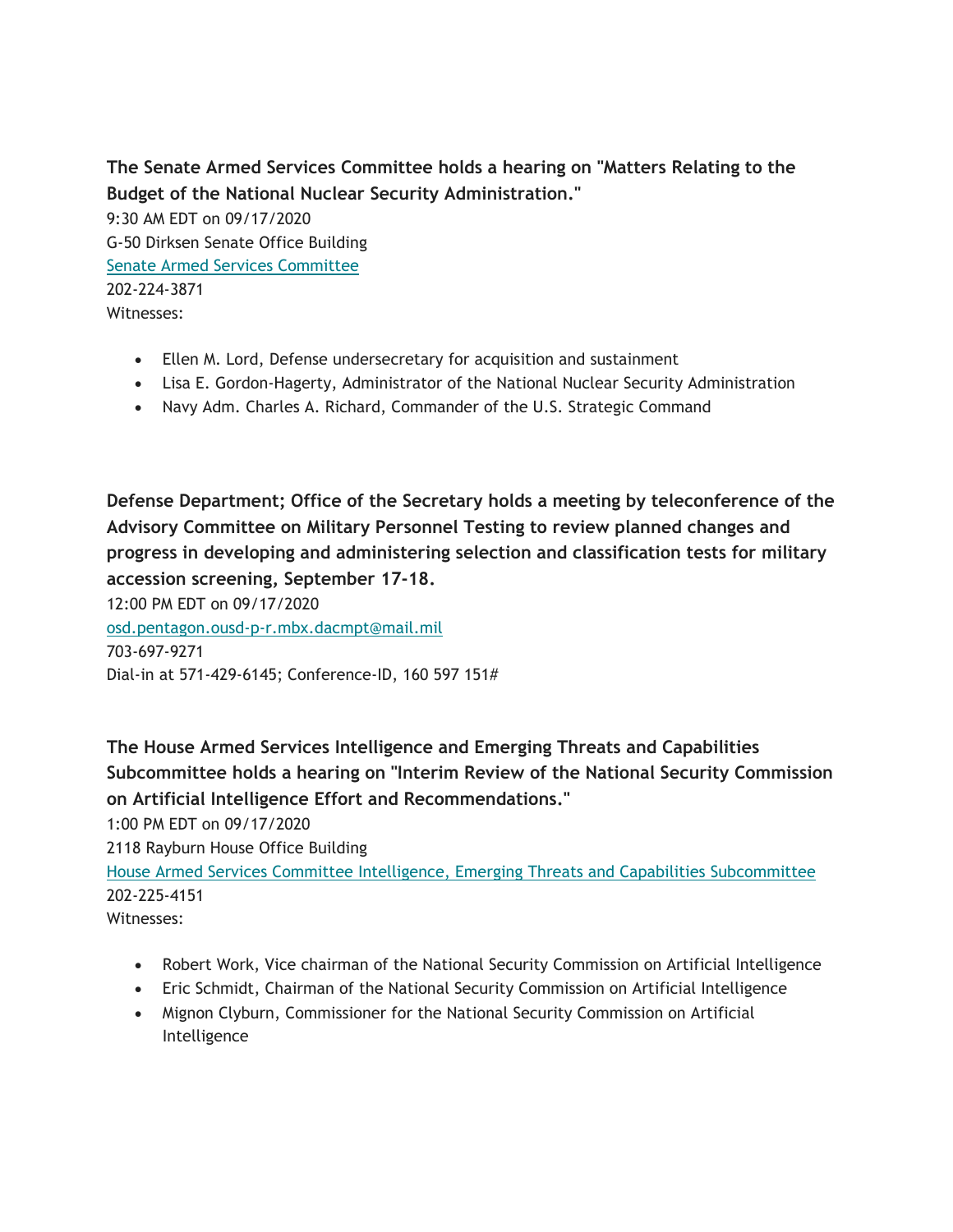Jose-Mariue Griffiths, Commissioner for the National Security Commission on Artificial Intelligence

**The Intelligence and National Security Alliance and the Armed Forces Communications and Electronics Association hold the virtual 2020 Intelligence and National Security Summit, beginning at 1 p.m., September 16-18.**

### Highlights:

— 1 p.m.: Marine Corps Brig. Gen. Melvin Carter, intelligence director at the Marine Corps; Space Force Brig. Gen. Leah Lauderback, intelligence director at the Space Force; Army Maj. Gen. Kate Leahy, assistant deputy chief of staff for intelligence at the Army; Air Force Lt. Gen. Mary O'Brien, deputy chief of staff for intelligence, surveillance, reconnaissance and cyber effects operations at the Air Force; Coast Guard Rear Adm. Andrew Sugimoto, assistant commandant for intelligence at the Coast Guard; and Navy Vice Adm. Jeffrey Trussler, deputy chief of naval operations for information warfare in the Office of the Director of Naval Intelligence, participate in a discussion on "Service Intelligence Priorities"

— 2:30 p.m.: Jay Bratt, chief of the Justice Department's Counterintelligence and Export Control Section, participates in a discussion on "U.S.-China Relations After the Pandemic"

— 2:30 p.m.: Doug Cossa, deputy CIO of the Defense Intelligence Agency; Sue Dorr, CIO in the Office of the Director of National Intelligence; Army Brig. Gen. Jeth Rey, director of command and control, communications and computer systems at the U.S. Central Command; and Greg Smithberger, CIO director of the National Security Agency Capabilities Directorate, participate in a discussion on "CIO Perspectives"

1:00 PM EDT on 09/17/2020

703-631-6179

Information on the webcast is available at https://intelsummit.org/

### **Have a great weekend!**

The *Executive Insight Brief* is a compilation of articles of interest prepared by The Roosevelt Group research team. This information is provided for situational awareness. Items are chosen to highlight trends and issues in the news and do not necessarily reflect the views or positions